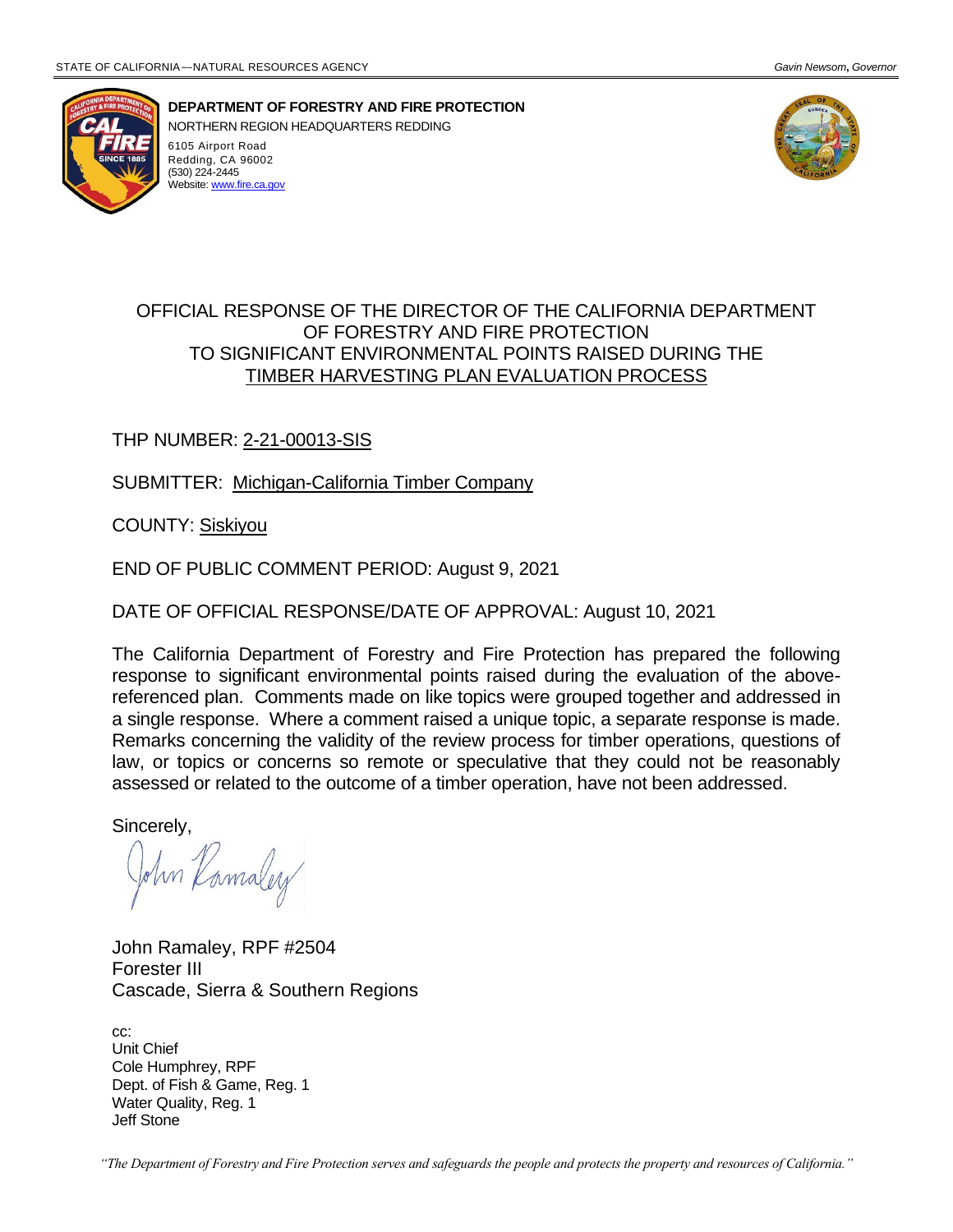### **COMMON FOREST PRACTICE ABBREVIATIONS**

| <b>CAL FIRE</b>                                                                                                                                                                                          | Department of Forestry & Fire<br>Protection                                                                                                                                                                                                                                                                                                                                                                   | <b>FPR</b>                                                                                                                                                                 | <b>Forest Practice Rules</b>                                                                                                                                                                                                                                                                                                                                                                      |
|----------------------------------------------------------------------------------------------------------------------------------------------------------------------------------------------------------|---------------------------------------------------------------------------------------------------------------------------------------------------------------------------------------------------------------------------------------------------------------------------------------------------------------------------------------------------------------------------------------------------------------|----------------------------------------------------------------------------------------------------------------------------------------------------------------------------|---------------------------------------------------------------------------------------------------------------------------------------------------------------------------------------------------------------------------------------------------------------------------------------------------------------------------------------------------------------------------------------------------|
| CAA                                                                                                                                                                                                      | Confidential Archaeological<br>Addendum                                                                                                                                                                                                                                                                                                                                                                       | <b>LTO</b>                                                                                                                                                                 | <b>Licensed Timber Operator</b>                                                                                                                                                                                                                                                                                                                                                                   |
| <b>CESA</b>                                                                                                                                                                                              | California Endangered Species Act                                                                                                                                                                                                                                                                                                                                                                             | <b>NMFS</b>                                                                                                                                                                | National Marine Fisheries Service                                                                                                                                                                                                                                                                                                                                                                 |
| <b>CEQA</b>                                                                                                                                                                                              | California Environmental Quality<br>Act                                                                                                                                                                                                                                                                                                                                                                       | <b>PHI</b>                                                                                                                                                                 | Pre-Harvest Inspection                                                                                                                                                                                                                                                                                                                                                                            |
| CIA.                                                                                                                                                                                                     | <b>Cumulative Impacts Assessment</b>                                                                                                                                                                                                                                                                                                                                                                          | <b>RPF</b>                                                                                                                                                                 | Registered Professional Forester                                                                                                                                                                                                                                                                                                                                                                  |
| CGS                                                                                                                                                                                                      | California Geological Survey                                                                                                                                                                                                                                                                                                                                                                                  | THP                                                                                                                                                                        | <b>Timber Harvest Plan</b>                                                                                                                                                                                                                                                                                                                                                                        |
| CSO                                                                                                                                                                                                      | California Spotted Owl                                                                                                                                                                                                                                                                                                                                                                                        | <b>USFS</b>                                                                                                                                                                | <b>United States Forest Service</b>                                                                                                                                                                                                                                                                                                                                                               |
| <b>DBH</b>                                                                                                                                                                                               | Diameter at Breast Height                                                                                                                                                                                                                                                                                                                                                                                     | <b>WLPZ</b>                                                                                                                                                                | Watercourse/Lake Protection Zone                                                                                                                                                                                                                                                                                                                                                                  |
| <b>DFG</b>                                                                                                                                                                                               | Department of Fish & Game                                                                                                                                                                                                                                                                                                                                                                                     | <b>WQ</b>                                                                                                                                                                  | California Regional Water Quality Control<br>Board                                                                                                                                                                                                                                                                                                                                                |
| <b>DPR</b>                                                                                                                                                                                               | Department of Pesticide Regulation                                                                                                                                                                                                                                                                                                                                                                            | <b>PCA</b>                                                                                                                                                                 | <b>Pest Control Advisor</b>                                                                                                                                                                                                                                                                                                                                                                       |
| <b>NSO</b>                                                                                                                                                                                               | Northern Spotted Owl                                                                                                                                                                                                                                                                                                                                                                                          | SIC                                                                                                                                                                        | Word used verbatim as originally printed in<br>another document. May indicate a                                                                                                                                                                                                                                                                                                                   |
| CDFW/DFW                                                                                                                                                                                                 | California Dept. of Fish & Wildlife                                                                                                                                                                                                                                                                                                                                                                           |                                                                                                                                                                            | misspelling or uncommon word usage.                                                                                                                                                                                                                                                                                                                                                               |
| AB 32<br><b>NPP</b><br><b>NEPA</b><br><b>NEP</b><br><b>NTMP</b><br><b>OPR</b><br>Pg<br><b>PNW</b>                                                                                                        | Assembly Bill 32<br>Net Primary Production<br>National Environ. Policy Act<br>Net Ecosystem Production<br>NonIndust. Timb. Manag. Plan<br>Govrn's Office of Plan. & Res.<br>Petagram = $10^{15}$ grams<br><b>Pacific NorthWest</b>                                                                                                                                                                            | ARB<br><b>BOF</b><br><b>CCR</b><br><b>CESA</b>                                                                                                                             | Air Resources Board<br>Board of Forestry<br>CAPCOA Calif. Air Pollution Control Officers Assoc.<br>Calif. Code of Regulations<br>Calif. Endangered Species Act                                                                                                                                                                                                                                    |
| CO <sub>2</sub><br>CO <sub>2</sub> e<br>DBH/dbh<br><b>DFG</b><br><b>EPA</b><br><b>FPA</b><br><b>FPR</b><br><b>GHG</b><br>$ha^{-1}$<br><b>LTSY</b><br>$m-2$<br>MAI<br><b>MMBF</b><br>MMTCO <sub>2</sub> E | Carbon Dioxide<br>Carbon Dioxide equivalent<br>Diameter Breast Height<br>Calif. Department of Fish and Game<br><b>Environmental Protection Agency</b><br><b>Forest Practice Act</b><br><b>Forest Practice Rules</b><br>Greenhouse Gas<br>per hectare<br>Long Term Sustained Yield<br>per square meter<br>Mean Annual Increment<br><b>Million Board Feet</b><br>Million Metric Tons CO <sub>2</sub> equivalent | <b>PRC</b><br><b>RPA</b><br><b>RPF</b><br><b>SPI</b><br><b>SYP</b><br>tC<br>Τg<br><b>THP</b><br>LBM<br><b>TPZ</b><br><b>WAA</b><br><b>WLPZ</b><br>yr <sup>1</sup> per year | <b>Public Resources Code</b><br>Resource Plan. and Assess.<br>Registered Professional Forester<br>Sierra Pacific Industries<br>Sustained Yield Plan<br>tonnes of carbon<br>Teragram = $10^{12}$ grams<br><b>Timber Harvesting Plan</b><br>Live Tree Biomass<br><b>Timber Production Zone</b><br>USFWS U.S. Fish & Wildlife Service<br>Watershed Assessment Area<br>Watercourse. & Lake Prot. Zone |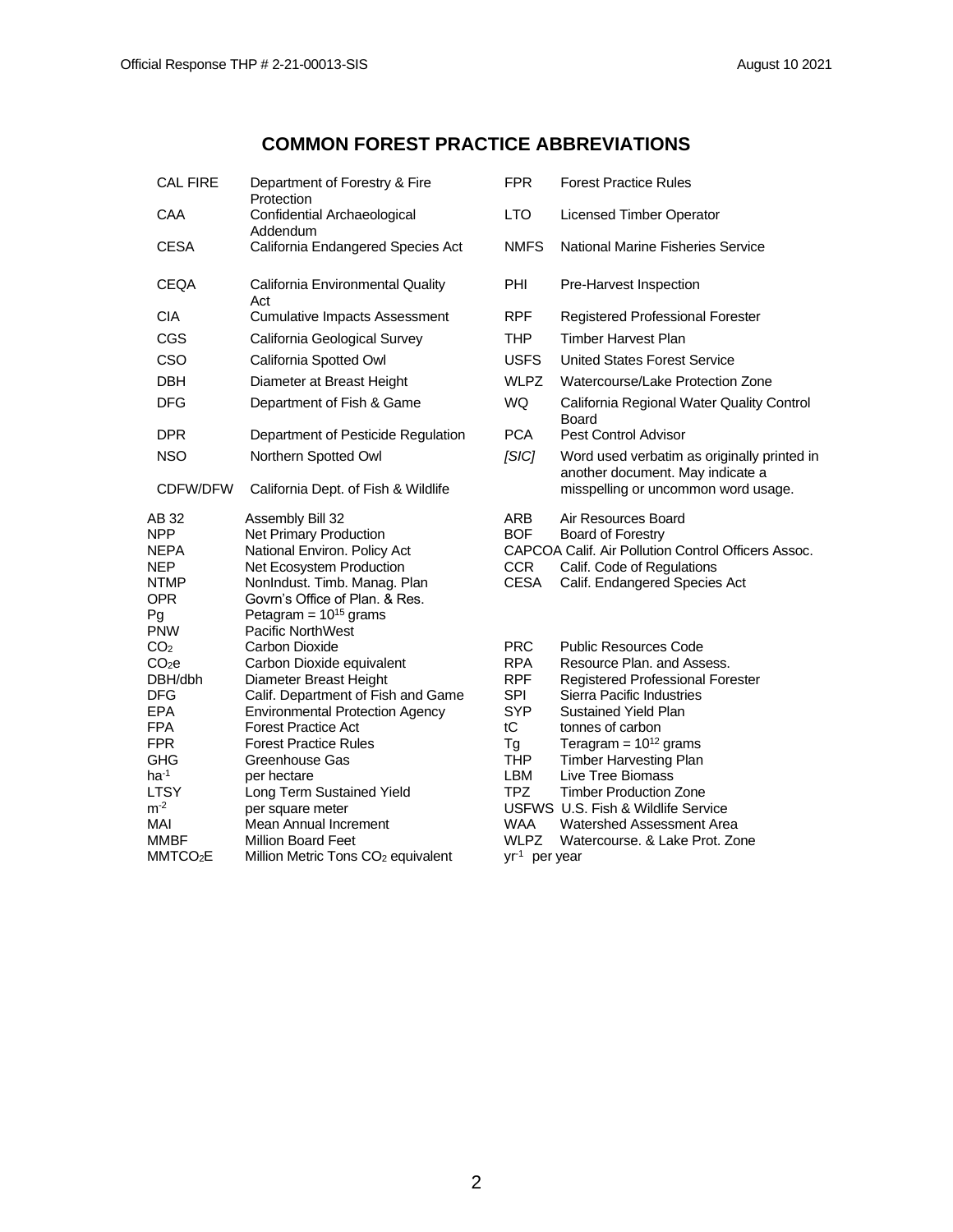### **NOTIFICATION PROCESS**

In order to notify the public of the proposed timber harvesting, and to ascertain whether there are any concerns with the plan, the following actions are automatically taken on each THP submitted to CAL FIRE:

- Notice of the timber operation is sent to all adjacent landowners if the boundary is within 300 feet of the proposed harvesting, (As per 14 CCR § 1032.7(e))
- Notice of the Plan is submitted to the county clerk for posting with the other environmental notices. (14 CCR § 1032.8(a))
- Notice of the plan is posted at the Department's local office and in Cascade Area office in Redding. (14 CCR § 1032))
- Notice is posted with the Secretary for Resources in Sacramento. (14 CCR § 1032.8(c))
- Notice of the THP is sent to those organizations and individuals on the Department's current list for notification of the plans in the county. (14 CCR § 1032.9(b))
- A notice of the proposed timber operation is posted at a conspicuous location on the public road nearest the plan site. (14 CCR § 1032.7(g))

### **THP REVIEW PROCESS**

The laws and regulations that govern the timber harvesting plan (THP) review process are found in Statute law in the form of the Forest Practice Act which is contained in the Public Resources Code (PRC), and Administrative law in the rules of the Board of Forestry (rules) which are contained in the California Code of Regulations (CCR).

The rules are lengthy in scope and detail and provide explicit instructions for permissible and prohibited actions that govern the conduct of timber operations in the field. The major categories covered by the rules include:

\*THP contents and the THP review process \*Silvicultural methods \*Harvesting practices and erosion control \*Site preparation \*Watercourse and Lake Protection \*Hazard Reduction \*Fire Protection \*Forest insect and disease protection practices \*Logging roads and landing

When a THP is submitted to the California Department of Forestry and Fire Protection (CAL FIRE) a multidisciplinary review team conducts the first review team meeting to assess the THP. The review team normally consists of, but is not necessarily limited to, representatives of CAL FIRE, the Department of Fish and Wildlife (DFW), and the Regional

Water Quality Control Board (WQ). The California Geological Survey (CGS) also reviews THP's for indications of potential slope instability. The purpose of the first review team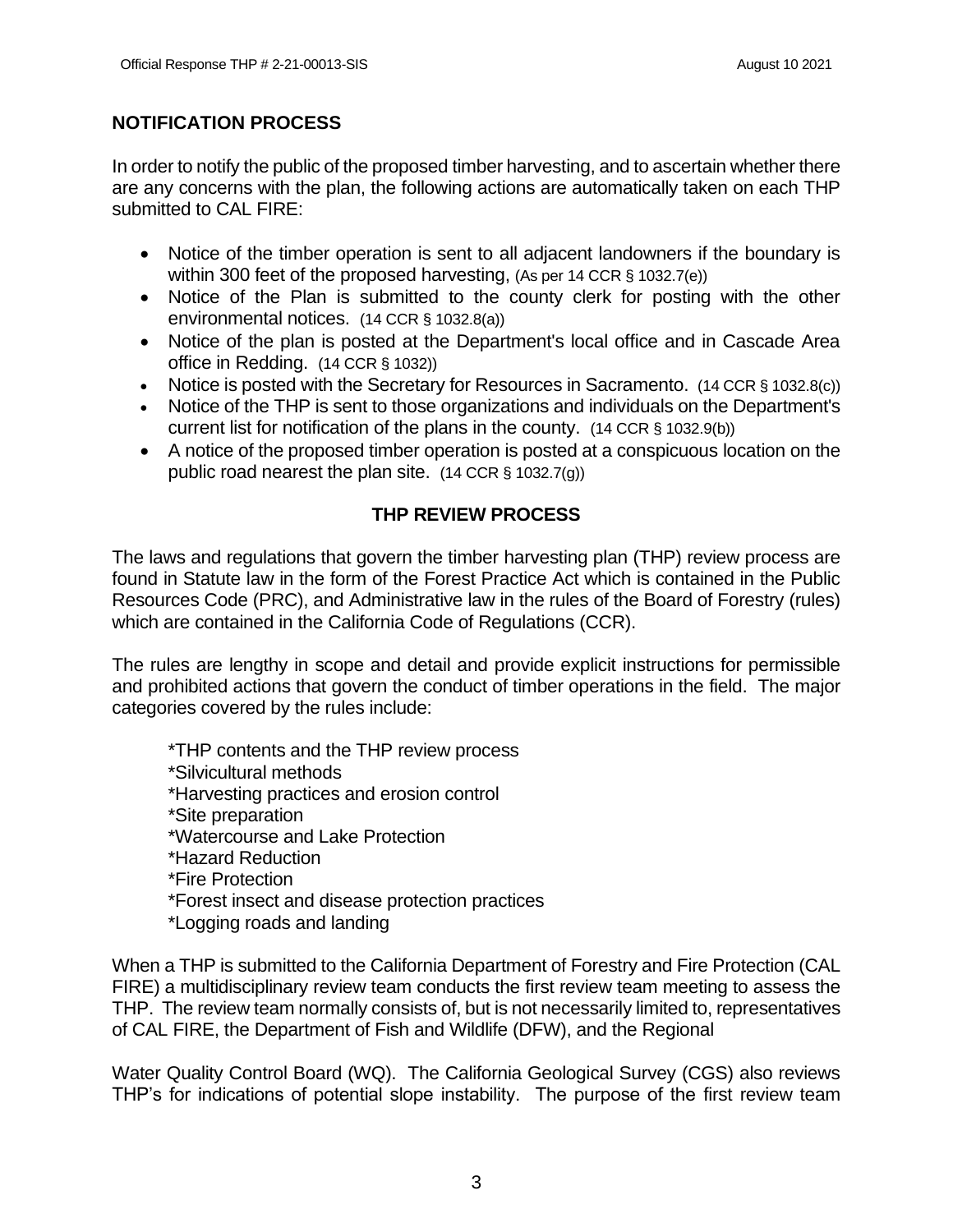meeting is to assess the logging plan and determine on a preliminary basis whether it conforms to the rules of the Board of Forestry. Additionally, questions are formulated which are to be answered by a field inspection team.

Next, a preharvest inspection (PHI) is normally conducted to examine the THP area and the logging plan. All review team members may attend, as well as other experts and agency personnel whom CAL FIRE may request. As a result of the PHI, additional recommendations may be formulated to provide greater environmental protection.

After a PHI, a second review team meeting is conducted to examine the field inspection reports and to finalize any additional recommendations or changes in the THP. The review team transmits these recommendations to the RPF, who must respond to each one. The director's representative considers public comment, the adequacy of the registered professional forester's (RPF's) response, and the recommendations of the review team chair before reaching a decision to approve or deny a THP. If a THP is approved, logging may commence. The THP is valid for up to five years, and may be extended under special circumstances for a maximum of 2 years more for a total of 7 years.

Before commencing operations, the plan submitter must notify CAL FIRE. During operations, CAL FIRE periodically inspects the logging area for THP and rule compliance. The number of the inspections will depend upon the plan size, duration, complexity, regeneration method, and the potential for impacts. The contents of the THP and the rules provide the criteria CAL FIRE inspectors use to determine compliance. While CAL FIRE cannot guarantee that a violation will not occur, it is CAL FIRE's policy to pursue vigorously the prompt and positive enforcement of the Forest Practice Act, the forest practice rules, related laws and regulations, and environmental protection measures applying to timber operations on the timberlands of the State. This enforcement policy is directed primarily at preventing and deterring forest practice violations, and secondarily at prompt and appropriate correction of violations when they occur.

The general means of enforcement of the Forest Practice Act, forest practice rules, and the other related regulations range from the use of violation notices which may require corrective actions, to criminal proceedings through the court system. Civil, administrative civil penalty, Timber operator licensing, and RPF licensing actions can also be taken.

THP review and assessment is based on the assumption that there will be no violations that will adversely affect water quality or watershed values significantly. Most forest practice violations are correctable and CAL FIRE's enforcement program seeks to assure correction. Where non-correctable violations occur, civil or criminal action may be taken against the offender. Depending on the outcome of the case and the court in which the case is heard, some sort of supplemental environmental corrective work may be required. This is intended to offset non-correctable adverse impacts. Once a THP is completed, a completion report must be submitted certifying that the area meets the requirements of the rules. CAL FIRE inspects the completed area to verify that all the rules have been followed including erosion control work.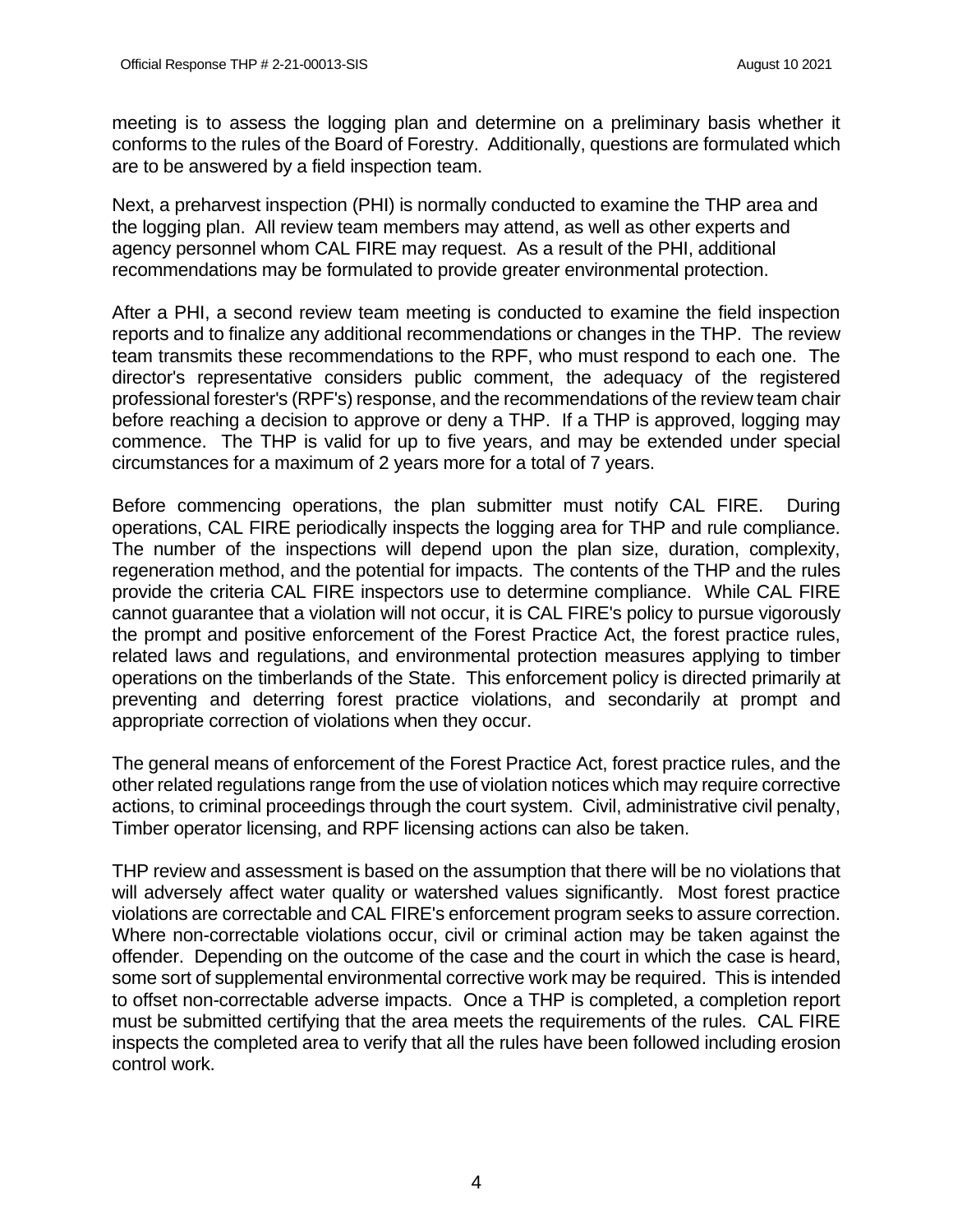Depending on the silvicultural system used, the stocking standards of the rules must be met immediately or in certain cases within five years. A stocking report must be filed to certify that the requirements have been met. If the stocking standards have not been met, the area must be planted annually until it is restored. If the landowner fails to restock the land, CAL FIRE may hire a contractor to complete the work and seek recovery of the cost from the landowner.

# **General Discussions for the Introduction**

## **About Agency "Activism"**

Another theme is the idea that CAL FIRE should take a somewhat activist role in steering plan submitters towards, or in this case away from, certain actions that the comment writer deems deleterious to the natural environment. To do so would be contrary to our purpose and entirely outside of our jurisdictional authority. The plan submitter is responsible for proposing plans consistent with their objectives and CAL FIRE is responsible for determining whether or not the operations as proposed would cause a significant adverse effect on the environment. How an individual THP may or may not align with state goals or other non-regulatory targets is not a factor we can consider when making such a determination.

## **The Value of Cited Literature:**

Proponents and opponents of a project often use literature to support their positions. It is CAL FIREs responsibility to evaluate this literature to determine how applicable it may be to the proposed project. In doing so, CAL FIRE must dispassionately and thoroughly review the submitted materials to understand what is, and often is not, being said, supported or hypothesized as part of the work. All too often, individuals assign significance to an individual study far beyond what is appropriate, in exceedance of prudence and even the author's intentions. It is valuable to consider each study as a reference point in a larger picture, never placing too much weight on any one paper. Doing so places too high a burden on the scientific method, which is designed to be a journey as opposed to a destination.

CAL FIRE is not in the business of directly refuting or dismissing concerns either pro or con. On the contrary, CAL FIRE is responsible for evaluating the proposed plan within the context of the available information (record) and making a determination of impacts. This decision is made without regard to the popularity of such a decision, nor with prejudice to the information presented by those who disagree with the position. CAL FIRE must weigh the available information and determine whether to approve or deny an individual plan. This decision does not prejudice CAL FIRE against making a different determination on a different plan with similar concerns, nor does it obligate us to continue future actions if it is determined that incomplete or faulty information was relied upon. Each project stands on its own merits, and every decision is unique to that particular plan.

When the public provides arguments and evidence to impeach the credibility of the plan or its conclusions, it is appropriate that CAL FIRE respond. When necessary, it is further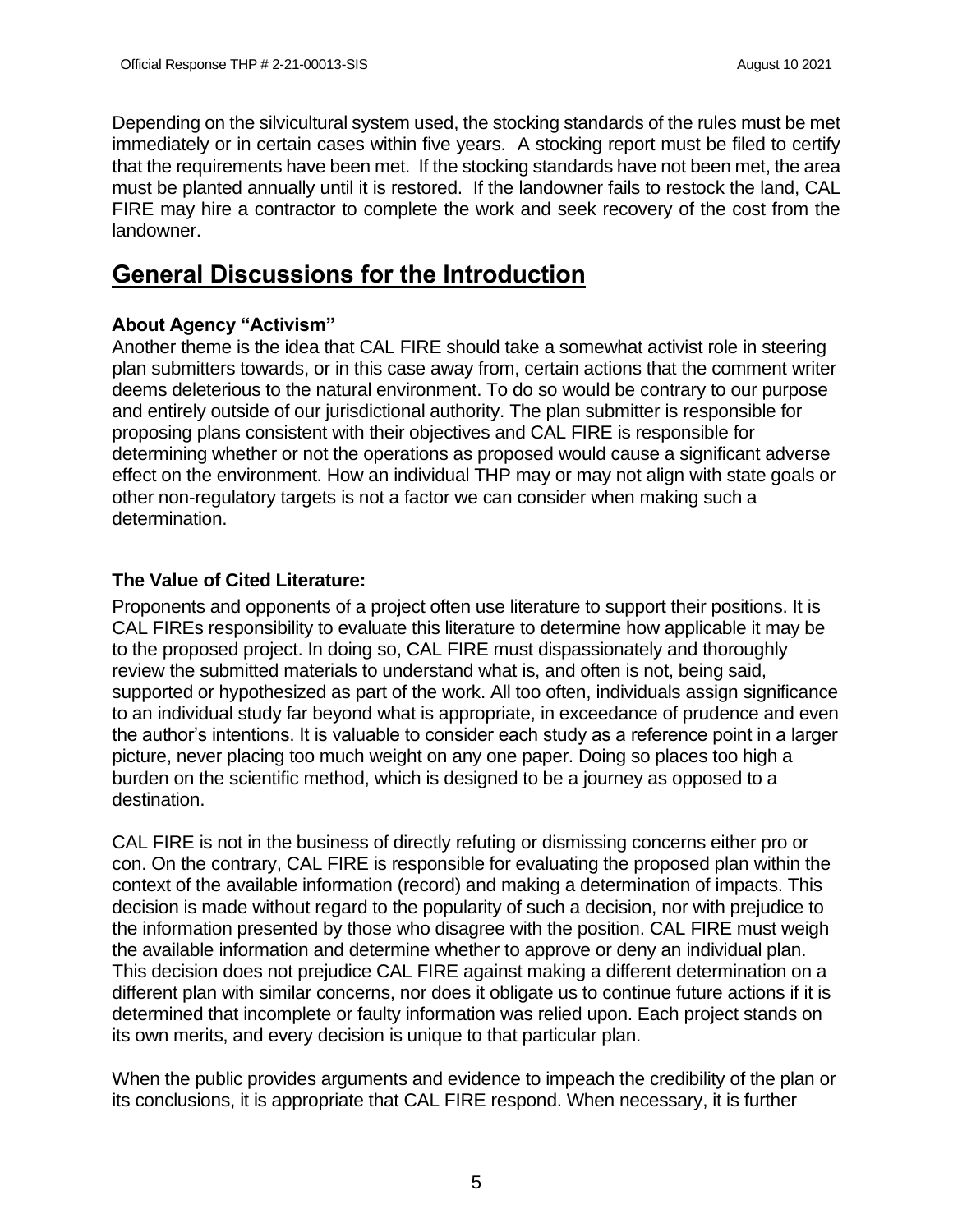appropriate to explain how the information was unpersuasive or not applicable. In this, the Lead Agency has deference, but must proceed in a manner prescribed by law. 14 CCR §1037.4 provides little clarification on what response is to be given, saying merely that CAL FIRE must "*respond in writing to the issues raised*". Under PRC §15132(d), we are provided the additional direction of "*The responses of the Lead Agency to significant environmental points raised in the review and consultation process."* Ultimately, there is no clear direction on the extent and nature of the response, although it appears prudent to follow the pattern that CAL FIRE has used in this and other responses.

All literature was reviewed, and where it appeared appropriate to directly address information provided, a statement is provided within the individual Responses below. A response is justifiable when substantiated concerns are presented in an attempt to impeach the credibility of the Plan Submitters position. It is reasonable, therefore, for CAL FIRE to provide a response as to why, or why not, the information is persuasive. While this could be interpreted as dismissive, this is not intended to indicate that the information provided is without merit, false or misleading. Also, this same information could be viewed differently with respect to another proposed harvesting plan.

#### **Public Comment**

Public comment for this plan came in the form of one letter, included for reference at the end of this document. The brackets around the snapshot below show that this is considered specific Concern #1, of which a corresponding Response #1 is provided.

On p. 46, "Suckley's cuckoo bumblebee" is misspelled throughout.

**The following issues/concerns were raised during the public comment period and are addressed as follows:**

**Concern #1:** 

せし

On p. 46, "Suckley's cuckoo bumblebee" is misspelled throughout.

### **Response #1:**

References to bumblebees have been removed from the plan as all bee species that were previously candidate species under the California Endangered Species Act have been removed from candidacy and are not listed.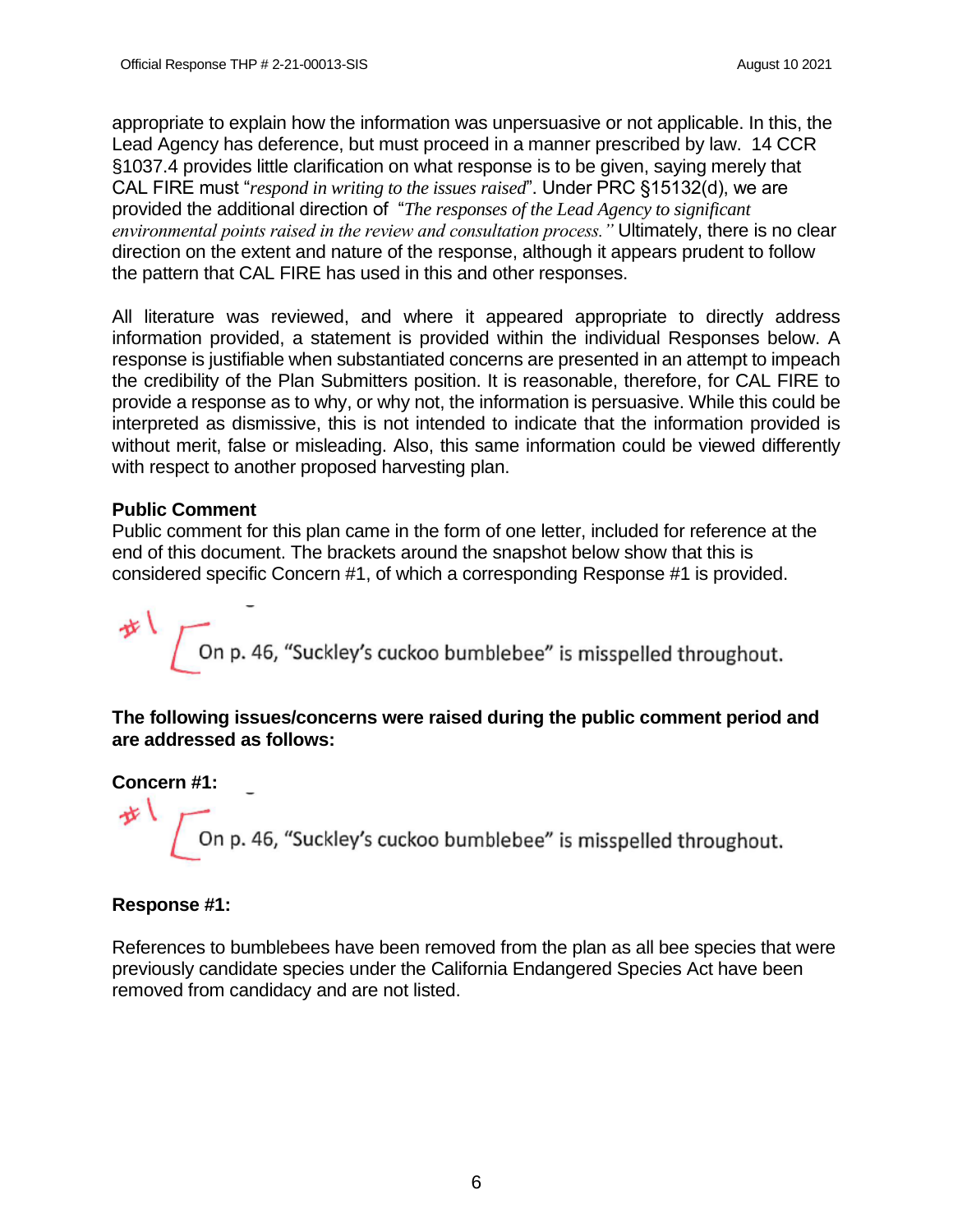#### **Concern #2:**

On p. 47, and in Section 4, references to Goshawk sightings do not include a 2015 sighting by a reputable birder at Kangaroo Lake, as recorded in eBird.

An eBird checklist was submitted for observations at Kangaroo Lake on the evening of June 16, 2021, that included not only sightings of Osprey and Bald Eagle, but also of an American Three-Toed Woodpecker. The reporting party seems reputable (Ph.D at Oregon State University, Ashland).

The woodpecker sighting, if confirmed, would be very unusual for this location, let alone for the state of California. I believe it would be worthwhile and necessary to perform a survey for this species before timber harvesting activities commence.

#### **Response #2:**

The RPF provided a response for Goshawk, Bald eagle and Osprey on page 250, and has protection measures for these species, all Board of Forestry Sensitive Species, within the THP if they are encountered in the THP itself, or within certain distances depending on the species.

The American Three-Toed Woodpecker is not typically found in California, and is not a listed species warranting additional protection.

#### **Concern #3:**

On p. 48, "Raptors, other listed," and p. 94, note that several sightings of Bald Eagle have been recorded in eBird. Surveys for nest sites should be conducted.

#### **Response #3:**

Page 250 discusses that a non-systematic survey has occurred within the THP during layout of the plan and tree marking. The plan contains protection measures in the instance a Bald Eagle has been discovered either within the plan, or within a certain distance from the plan, and requires and amendment into the THP if such a discovery occurs.

#### **Concern #4:**

灯

On p. 50, the statement is made that "no non-listed raptors occur within the project vicinity." However, several sightings of Osprey have been recorded in eBird. See also p. 99, "Osprey Assessment", where the measures referred to in "Section II, Item 32a (Osprey heading)" do not exist. Surveys for nest sites should be conducted.

#### **Response #4:**

The Osprey is considered a listed raptor, and the Osprey is addressed within the THP.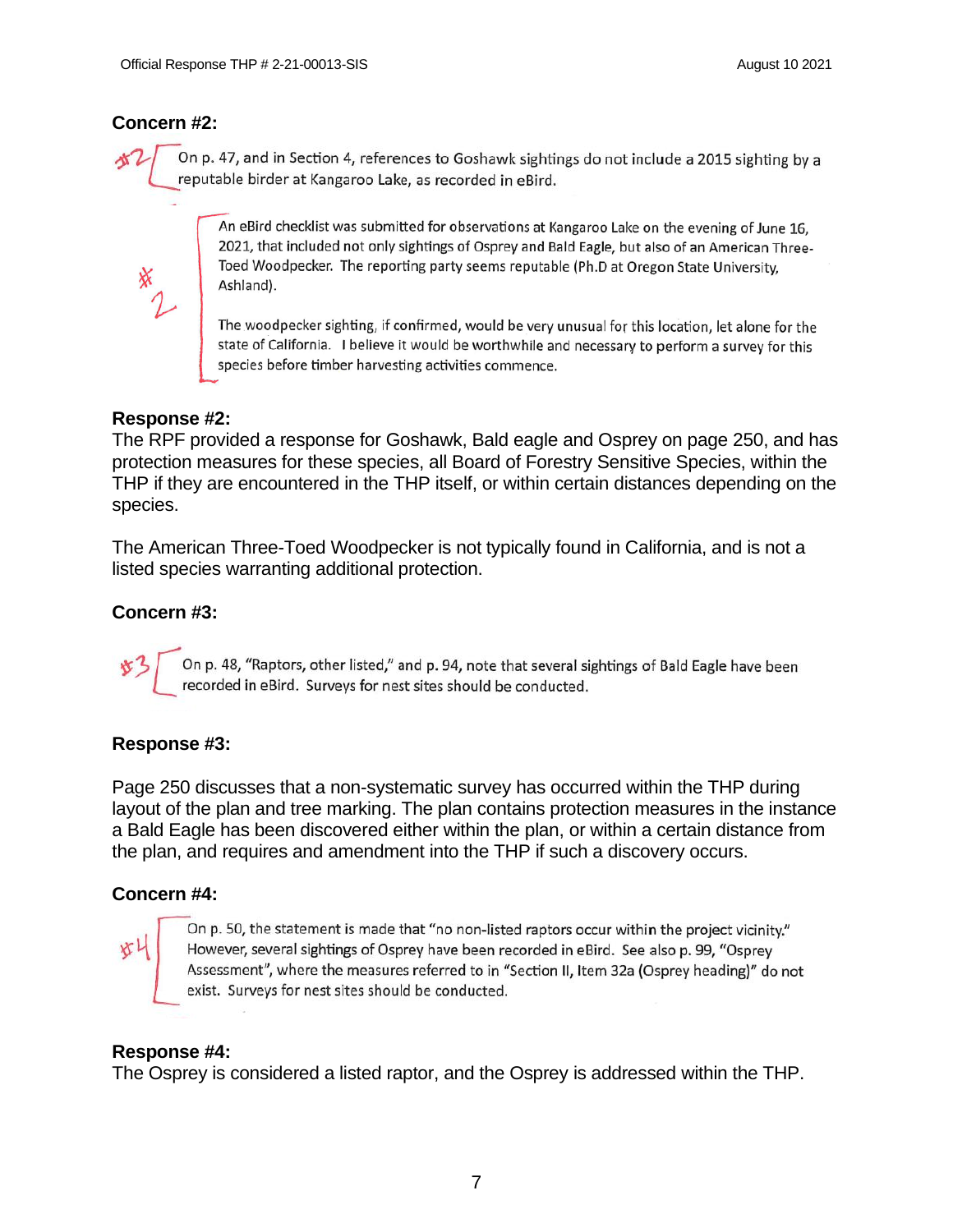#### 14 CCR 895.1 defines listed species as:

*Listed Species means a plant or animal species which is listed as rare, threatened or endangered under federal or state law, or a sensitive species by the Board.*

14 CCR 895.1 defines Sensitive Species as:

 *Sensitive Species means those species designated by the Board pursuant to 14 CCR 898.2(d). These species are the Bald eagle, Golden eagle, Great blue heron, Great egret, Northern goshawk, Osprey, Peregrine falcon, California Condor, Great gray owl, Northern spotted owl, and Marbled Murrelet.*

Requirements for Osprey are found under 14 CCR 939.3

 *(a) Buffer Zones shall be established around all Nest Trees containing active nests. The Buffer Zones shall be designed to best protect the Nest Site and nesting birds from the effects of Timber Operations. In consultation with the CDFW, and as approved by the Director, an RPF or supervised designee shall flag the location of the boundaries of the Buffer Zone, and the configuration of the Buffer Zone. Consultation with the CDFW shall be required pursuant to 14 CCR 898. Consideration shall be given to the specific habitat requirements of the bird species involved when configuration and boundaries of the Buffer Zone are established.*

 *(b) The size of the Buffer Zone for each species shall be as follows: (5) For the Osprey, the Buffer Zone shall be up to five acres in size. When explained and justified in writing, the Director may increase the size of the Buffer Zone to a maximum of 18 acres when necessary to protect nesting birds.*

- *(c) The following year around restrictions shall apply within the Buffer Zone. (5) For the Osprey, all designated Nest Trees, perch trees, screening trees, and replacement trees shall be left standing and unharmed. If the RPF believes that retention is not feasible, he/she may propose construction of an artificial nest structure as an alternative.*
- *(d) Critical periods are established for each species and requirements shall apply during these critical periods as follows:*

*(5) For the Osprey, the critical period is March 1 to April 15 for active nests in coastal counties including Mendocino County and those south of it. This period is extended from April 15 until August 1 for occupied nests. For all other areas, the critical period is March 15 until May 1 for active nests, and is extended from May 1 to August 15 for occupied nests. During the critical period, at Nest Sites where Osprey have shown historical tolerance to disturbance, Timber Operations are permitted using a gradual approach to the nest, except that no cutting is permitted. Where Osprey are determined by the Director to be intolerant to Timber Operations, no Timber Operations are permitted within the Buffer Zone unless the Director determines that there are no feasible alternatives.*

The plan was reviewed both in the office and the field by the California Department of Fish and Wildlife and no concerns regarding sensitive avian species were noted.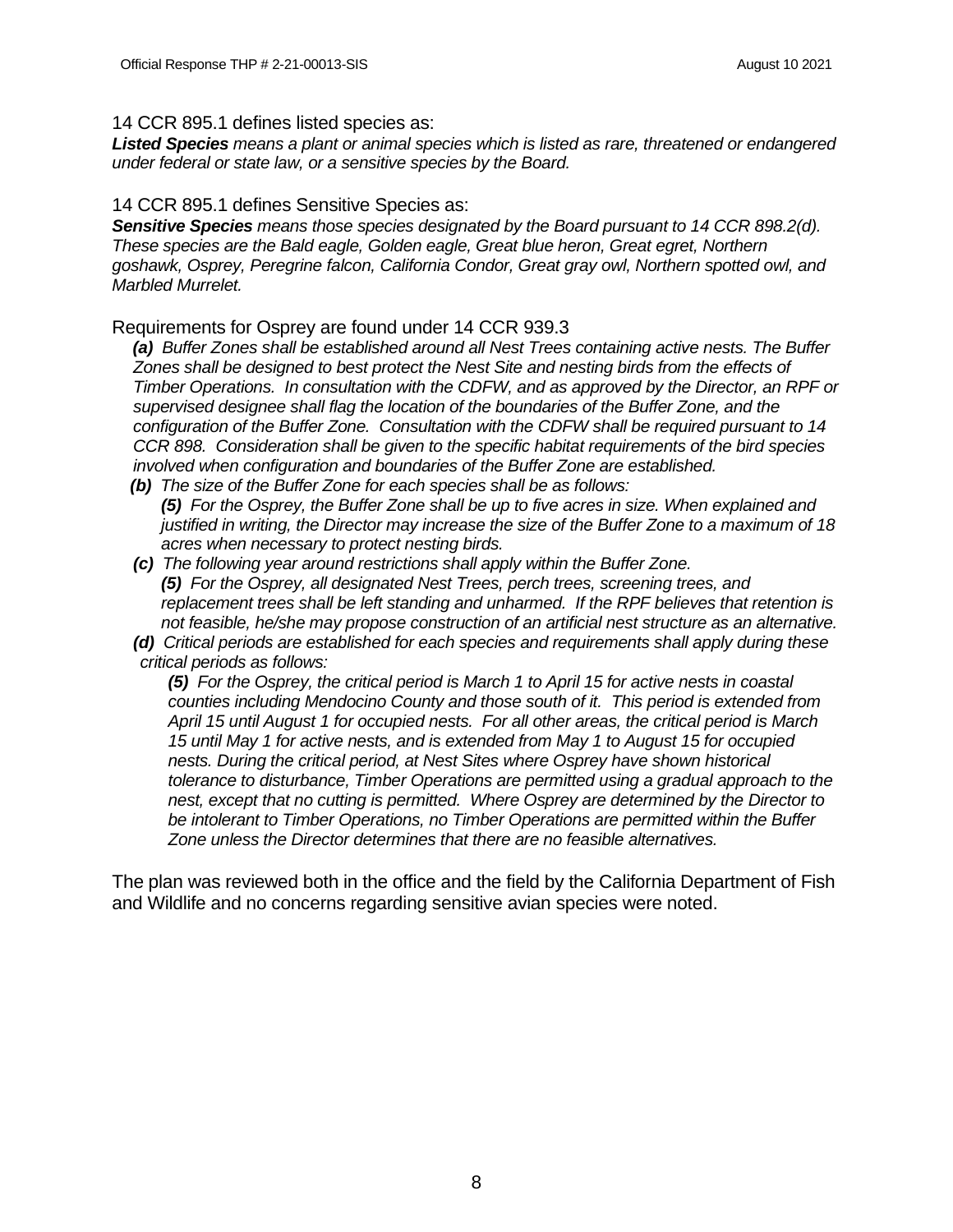#### **Concern #5:**



Pp. 50 and 104 of the THP state that the botanical scoping for the THP included a California Natural Diversity Database query of nearby 7.5 minute quadrangles. The THP does not fully assess several special status plant species that occur in the specified scoping area, as noted in Table 1, below. Please evaluate/reevaluate the potential for these and other relevant species to occur within the project area, and survey where appropriate. For example, Galium serpenticum ssp. scotticum was surveyed for and found during the analysis of the spatially coincident Coopers Cabin THP in 2014 (see document 2-14-010SIS-AM1M), despite the statement in the Kangaroo Creek THP that there is no potential habitat in the area.

#### **Response #5:**

The plan was significantly revised for botanical species after an office and field review by a representative by the California Department of Fish and Wildlife. The RPF worked with the representative and incorporated changes into the THP addressing similar concerns as the comment letter.

#### **Concern #6:**

b

Unit 9 is problematic for several reasons.

This unit is directly adjacent to the USFS's popular Kangaroo Lake Campground (and Units 7 and 8 are nearby). The Recreational Resources Assessment (p. 120) acknowledges this but does not really address the issue. It does not describe the mitigation measures to be taken and does not include the Forest Service in the list of "individuals, organizations, and records consulted". The Forest Service should be consulted, as they probably don't want to be made the scapegoat for any complaints from the public. Please describe the proposed mitigation measures. At the very least, interpretive signing should be installed at the campground, and the campground host (assuming there is one) should be briefed before operations commence.

Soils in Unit 9 are entirely ultramafic (pp. 63 and 137). Ultramafic soils lack many nutrients and are high in heavy metals and asbestos, and so are of low productivity. I am concerned that regeneration of the stand will be difficult once the existing stand is removed.

Ultramafic soils also have high rates of endemism, so it is likely that several sensitive plant species will be found here.

The existence of high soil concentrations of asbestos may pose a health hazard to workers and recreational users through the creation of dust during logging operations. Does this THP conform with Airborne Toxic Control Measures as issued by the California Air Resources Board, and has the Siskiyou County Air Pollution Control District been consulted?

#### **Response #6:**

While Unit 9 is not directly adjacent to Kangaroo Lake, it is in close proximity to the lake, and is close to the campground next to the lake. The CAL FIRE Inspector recommended that a 75' "bioforestry" strip, essentially a strip with no harvesting, shall be placed along the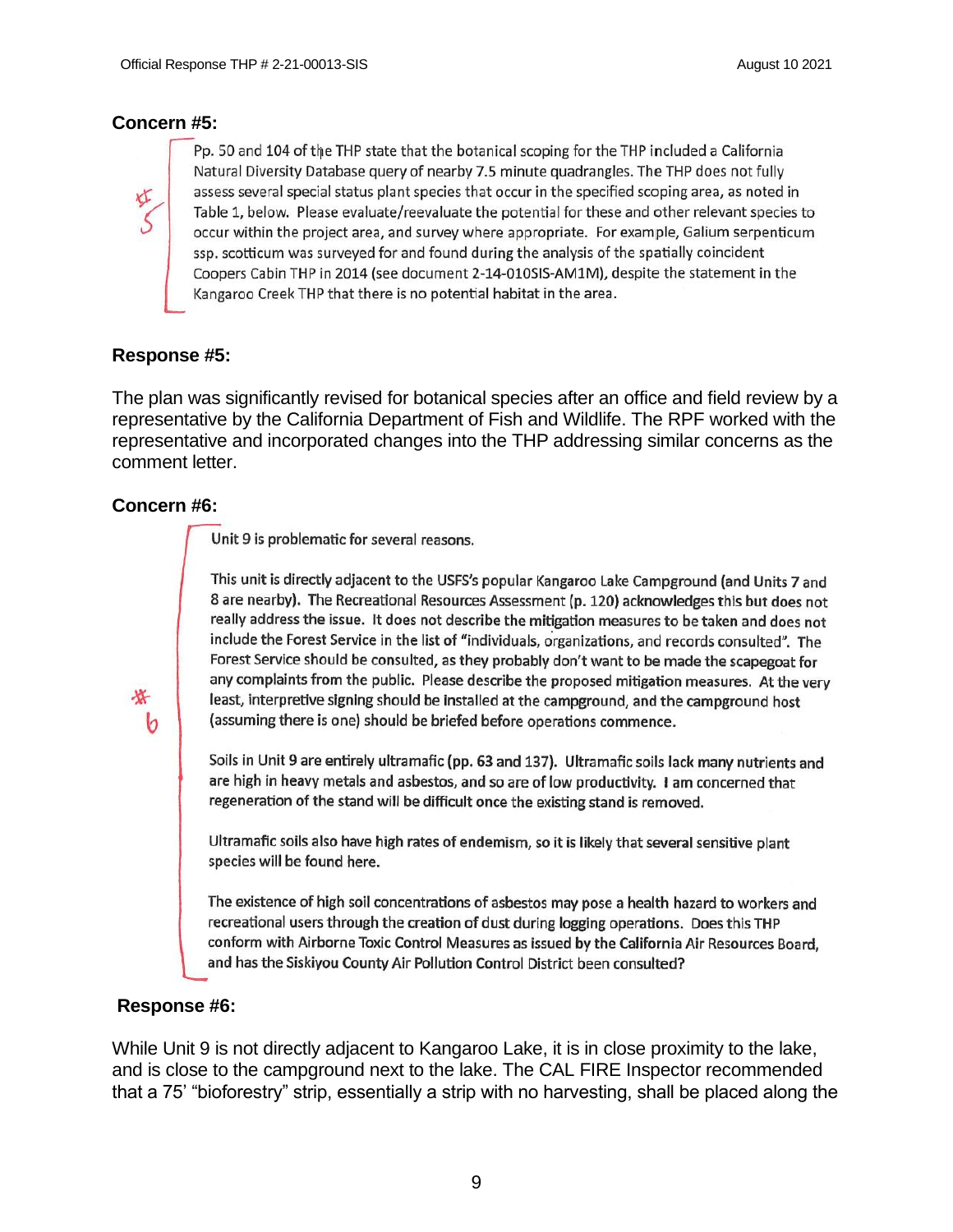Michigan California property line, to reduce visual impacts. The RPF agreed and incorporated this 75' strip into the THP.

The Klamath National Forest was notified of the THP, both through a downstream notification and through the Notice of Intent. No comments from the USFS have been received.

There is no requirements for interpretive signing or discussions with a campground host. Michigan California is a private timberland that is operating on their own property, not on the campground.

Ultramafic soils have been recognized by the representative from the California Department of Fish and Wildlife. Significant changes to botanical resources were recommended and then incorporated into the THP to address similar concerns as the comment letter raised.

The THP approval does not mean that other regulations don't need to be followed. Naturally occurring asbestos is governed by the California Air Resources Board, that work with the local Air Quality Management Districts / Air Pollution Control Districts to implement the policies. 17 CCR 93105 governs naturally occurring asbestos. All landowners are required to follow all local, state and federal laws regardless if a THP has been approved, and Michigan California will have to follow any laws that may apply to airborne toxicity. They are not required to place all other applicable laws into the THP, but they are still required to follow them.

### **Concern #7:**

其一

#### **Noxious Weeds:**

I found no discussion of noxious weeds. Please describe measures that will be taken to prevent the spread of noxious weeds including (but not limited to) Dyers Woad, Woolly Mullein, and Yellow Star Thistle. Dyers Woad in particular is common throughout the THP area.

### **Response #7:**

The Forest Practice Rules do not require landowners to mitigate for noxious weeds.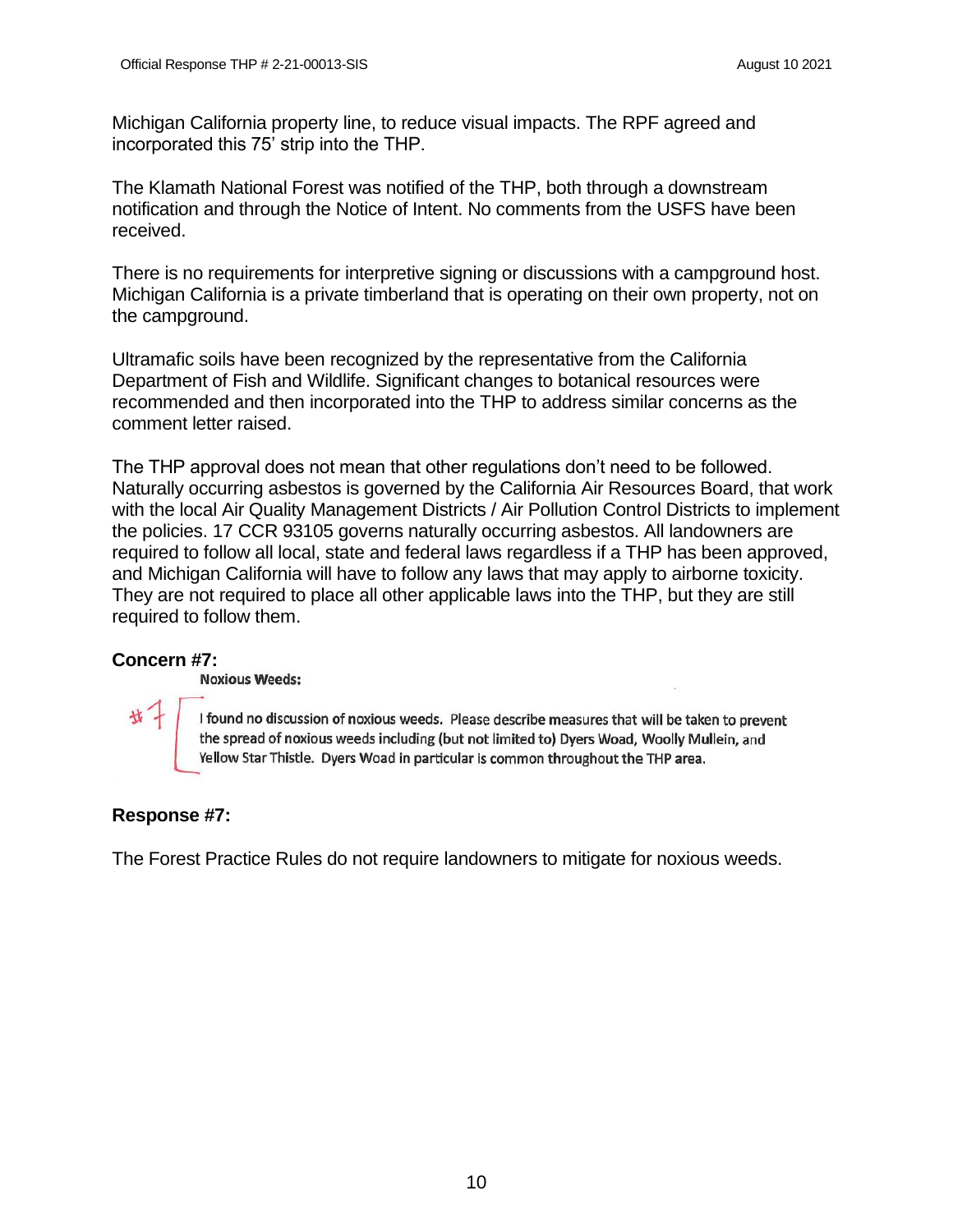#### **Concern #8:**

氷

8

**Miscellaneous Issues:** 

Item 14c, p. 9: the Work Station Table page reference is incorrect.

In the instructions for Item 26n on p. 37, the Work Station Table page reference is missing.

P. 79: The "Management Area Designation" paragraph refers to the "Schoolhouse THP", not the Kangaroo Creek THP. This paragraph appears to have been accidentally cut and pasted from another document.

P. 101, Trinity buckwheat: the reference to THP Item 32a is incorrect. It should be to Item 32b.

P. 127, the Greenhouse Gas Balance Sheet page reference is missing.

#### **Response #8:**

The work station page number has been changed to 58.

The work station page number has been added to page 37.

Page 79 was changed to state "Kangaroo".

Page 101 was changed to 32b.

Page 157 was added to show the location of the balance sheet.

### **Concern #9:**

 $*^c$ 

Information on biological resources is incomplete. It appears that many newly available resources such as eBird, iNaturalist, and CalFlora are not being fully utilized. This area is within a hotspot of floral endemism and thus warrants a closer, more careful look.

### **Response #9:**

Please see responses to Concerns 4, 5 and 6 above. While the CNDDB is only a positive occurrence database, it does provide information on past species locations. The plan was revised to address botanical concerns from the California Department of Fish and Wildlife (CDFW). CDFW attended the field inspection and reviewed the THP prior to the field inspection, and reviewed all responses from the RPF prior to Second Review of the plan. The RPF positively responded to the CDFW concerns and provided revisions to the THP.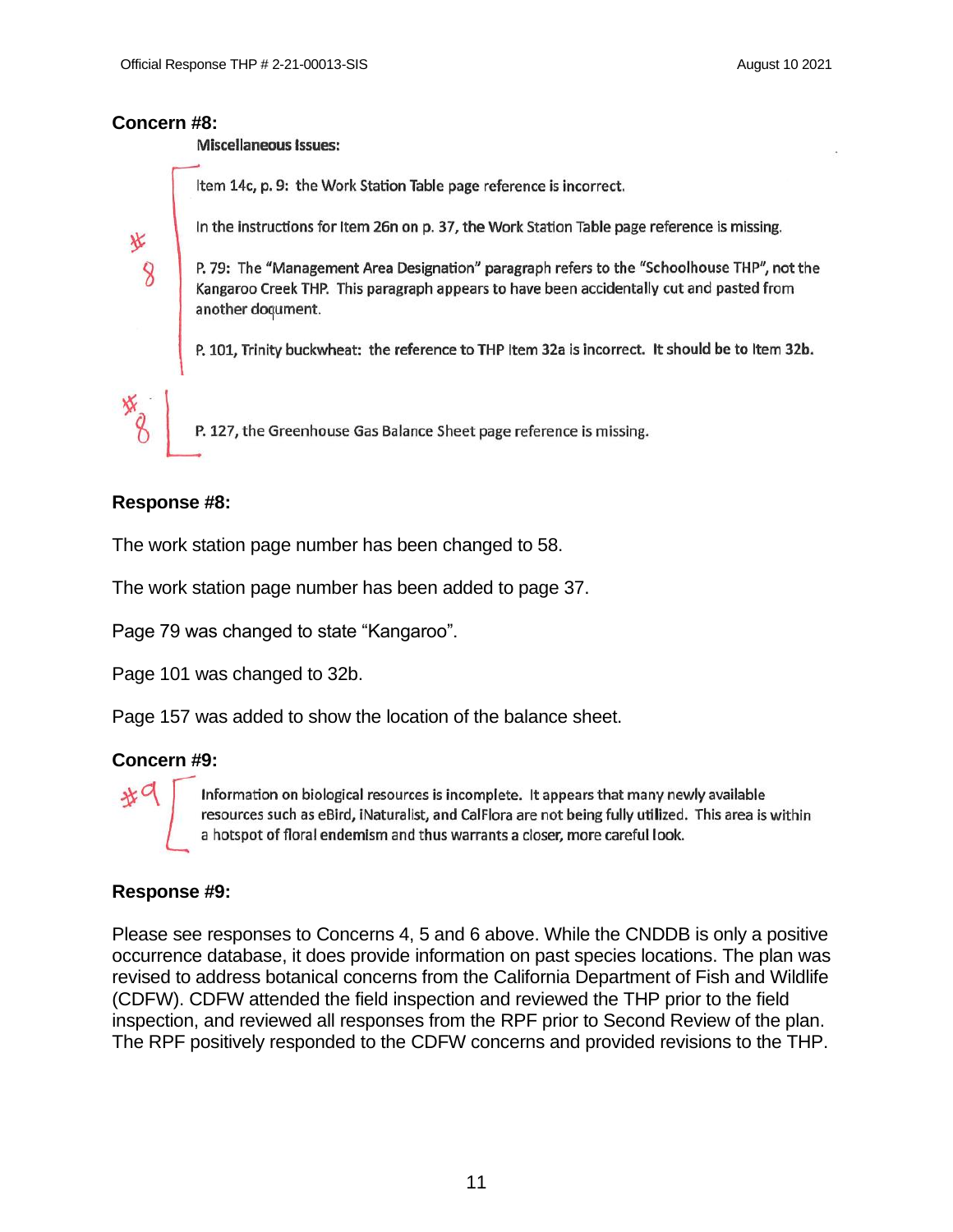### **Concern #10:**



The proximity of three even-aged harvest units to the popular Kangaroo Lake Campground is concerning. Please include a more complete discussion of the effects on, and proposed mitigations for, recreational use, visual resources, and the potential for regeneration failure in the ultramafic soils of Unit 9, and consider altering these units to make them less obtrusive (perhaps by managing them under an uneven-aged prescription).

### **Response #10:**

The RPF has recognized that the THP will impact the Kangaroo Creek Campground and provided mitigations to lessen the effects of the proposed timber harvest. After the field inspection, additional mitigations measures, such as the 75' bioforestry retention strip, were added to further lessen impacts. It must be recognized that there will be some visual impacts from the proposed timber harvest operations. The THP is on lands zoned for timber production, and they are private property. CAL FIRE has carefully weighed the competing objectives of the timber harvesting operations to both allow for the landowners main objectives to be met, while reducing impacts to other public trust resources to less than significant.

### **Concern #11:**



The issues of noxious weeds and dust from asbestos-containing soils were not addressed at all, as far as I can tell (note that the THP documents were scanned as images and so are not searchable, which makes analysis by the public difficult). Please provide discussions of these items.

### **Response #11:**

Please see responses to Concerns 6 and 7, above.

# **SUMMARY AND CONCLUSIONS**

**The Department recognizes its responsibility** under the Forest Practice Act (FPA) and CEQA to determine whether environmental impacts will be significant and adverse. In the case of the management regime which is part of the THP, significant adverse impacts associated with the proposed application are not anticipated.

**CAL FIRE has reviewed the potential impacts from the harvest and reviewed concerns** from the public and finds that there will be no expected significant adverse environmental impacts from timber harvesting as described in the Official Response above. Mitigation measures contained in the plan and in the Forest Practice Rules adequately address potential significant adverse environmental effects.